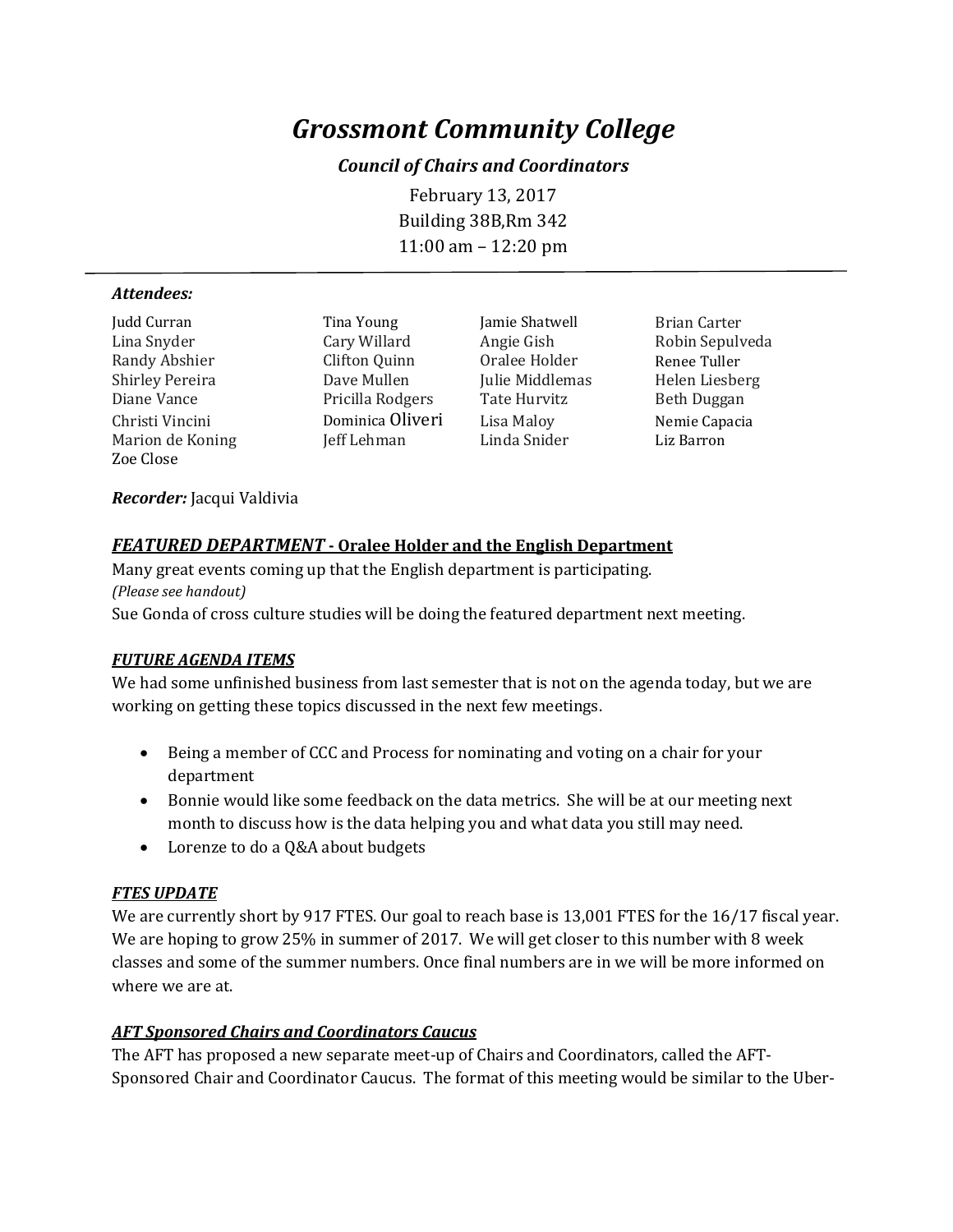Chairs meeting that occurs during Flex Week each semester. A meeting date that might work for many is the 4th Monday of each Month. We will have more conversations about this in the future.

# *GETTING TO KNOW EMA - Chris Tarman*

The updated user guide to EMA was handed out. Chris is trying to upload the user guide to reports so that it can be accessed from there. Many people were pulling from many different points to get the data that they wanted to use. EMA or Enrollment Management Assessment is set up to have all the data you would need to know about a section and its data. To access this report you go your browser go to address line and type reports. It will pull up many different types of data and information

In this report it will give you an average enrollment for that section and can estimate enrollment based on three fall semesters. It is calculating FTES as close to the actual FTES that we would report to the state. Effective ftes before term will give you estimates, once in term it will update, and then once census closes this will lock in numbers. Add another column that will be actuals which is a day to day estimate. You can compare year to year by census dates. Positive attendance hours will still have to be an estimate, but going forward we can look at the current enrollment and the last three years and what hours they have attended and get a close estimate. This will also help with scheduling sections in the future.

Looking forward to fall 2017, Chris's team will help with spreadsheets and getting all the data you would like. One issue that was brought up that you can change different elements of the report to see out comes but as faculty we are no longer being given targets. This information should be discussed with particular deans and use the data as information to make those decisions.

# *COUNSELING FACULTY "JOIN IN". PILOT PROJECT***- Renee Tuller and Hossna Sadat**

Counseling is trying to build a stronger partnership with all our new initiatives. We know that key to our success is working with CCC and Departments who will help drive students to our new initiatives.

## Our Dean for counseling is Martha Clavele 619-644-7447.

We are inviting our CCC to our Dept meetings which are held on Wednesdays at 11am -12:20pm. We would like for all the departments to come as some point to do a presentation of your department. This will help the counselors to steer students in your direction. If we know where our low enrollment is we can help promote low enrolled classes.

Hossna Sadat and Natalie Ray created their first pilot for pre allied health and nursing informational workshops and they continue to be successful at getting student interest in our Pre-Allied Health and Nursing programs. They will learn about different disciplines in Pre-Allied Health. Students leave those workshops with a two semester plan and a fast pass to the counselor office to put together a comprehensive educational plan.